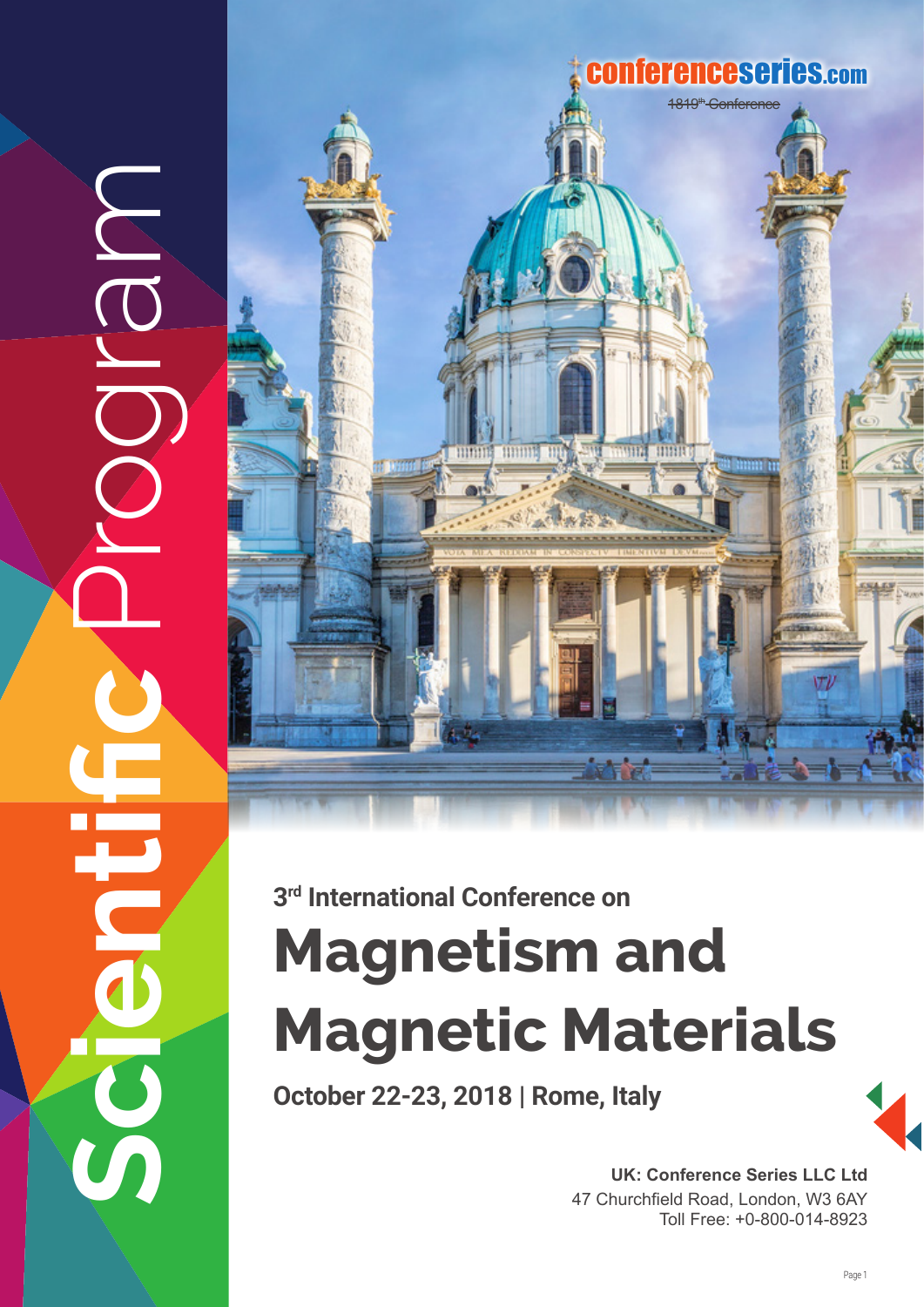

**October 22, 2018** Meeting Hall: **Olimpica 3+4**

**08:00-09:00 Registrations**

## Opening Ceremony **09:00-09:25**

| <b>KEYNOTE FORUM</b> |                                                                                                                                     |  |  |
|----------------------|-------------------------------------------------------------------------------------------------------------------------------------|--|--|
|                      |                                                                                                                                     |  |  |
| 09:25-09:30          | <b>Introduction</b>                                                                                                                 |  |  |
| 09:30-10:15          | Title: Unusual properties of multilayer nanoisland magnetic systems: Supervortices, flat spin<br>springs and optical nonreciprocity |  |  |
|                      | Fedor Pudonin, P.N. Lebedev Physical Institute of RAS, Russia                                                                       |  |  |
| 10:15-11:00          | <b>Title: Sustainability of nanomaterials in architecture</b><br><b>Consiglia Mocerino, Sapienza University of Rome-MIUR, Italy</b> |  |  |

**Networking & Refreshments 11:00-11:20 @ Foyer**

#### **Group Photo 11:20-11:30**

**11:30-12:15 Title: Peculiarities of the energy spectrum and the magnetic properties of strongly correlated electron systems on bipartite lattices formed by weakly interacting linear segments Vladyslav O Cheranovskii,** V.N. Karazin Kharkiv National University, Ukraine

**12:15-13:00 Exhibitor Talk: Simulated thermomagnetic properties of DyAl<sub>2</sub>, HoAl<sub>2</sub> and ErAl<sub>2</sub> compounds calculated by atomic matters MFA computation system Rafał Michalski,** Atomic Systems Ltd., Poland

**Lunch Break 13:00-14:00 @ Hotel Restaurant**

#### **Sessions: Magnetism | Electromagnetism | Spintronics | Materials Science**

**Chair: Fedor Pudonin,** P.N. Lebedev Physical Institute of RAS, Russia **Co-Chair: Karine Chesnel,** Brigham Young University, USA

#### **Introduction**

**14:00-14:25 Title: Critical behavior of GaMnAs diluted magnetic semiconductors near the Curie temperature Shavkat U Yuldashev,** Dongguk University, South Korea

**14:25-14:50 Title: Potential of the NMR-in-magnetics technique in the study of local structure of various magnetic materials Vladimir V Matveev,** Saint Petersburg State University, Russia

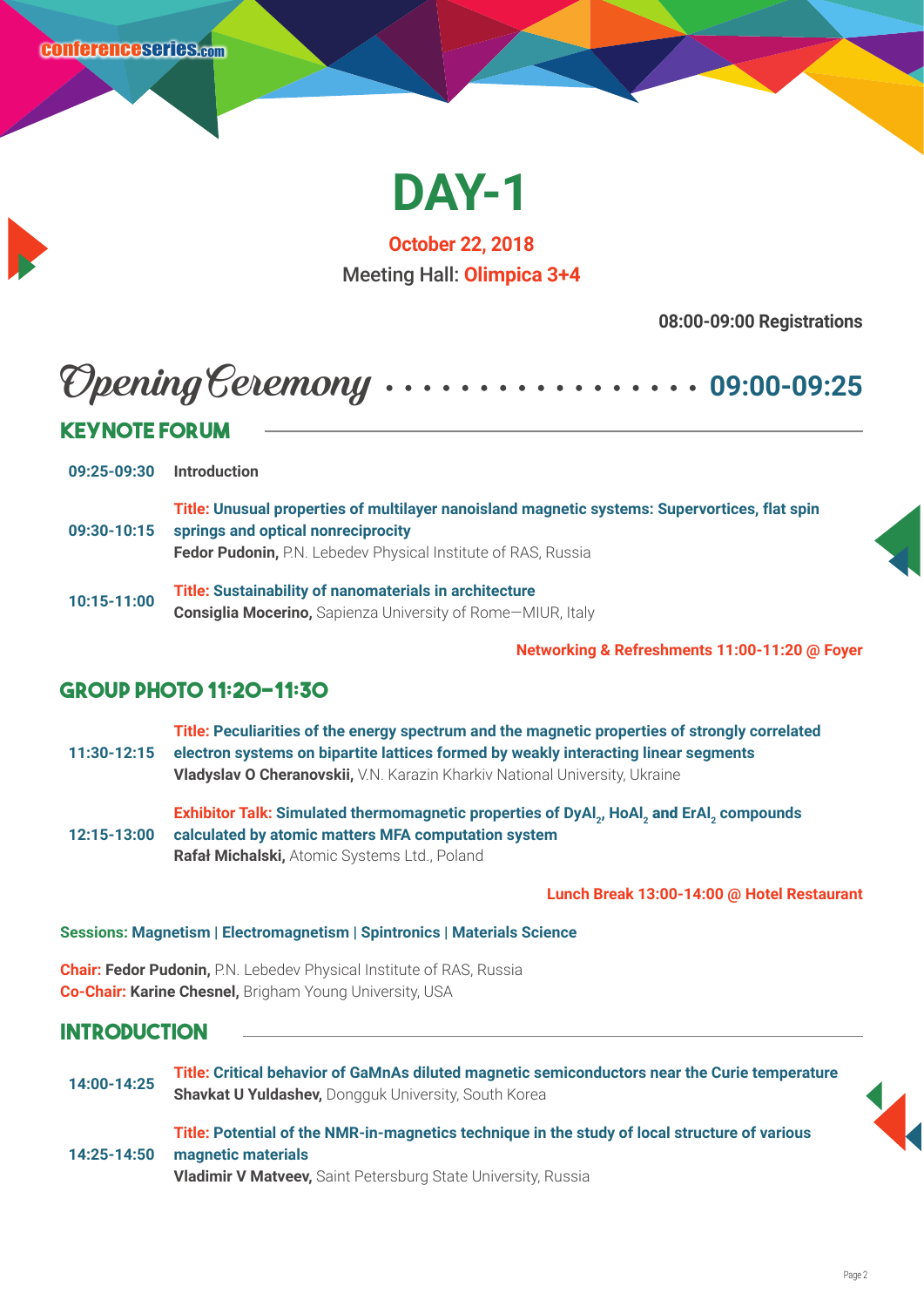| 14:50-15:15 | Title: A step towards magnetic separation of rare earth ions<br>Liubov Lukina, KU Leuven, Belgium                                                                                |
|-------------|----------------------------------------------------------------------------------------------------------------------------------------------------------------------------------|
| 15:15-15:40 | Title: Enhancement of germination in maize (Zea mays variety: Ganga safed) by magnetic field<br>signal transduction<br>K N Guruprasad, Shri Vaishnav Institute of Science, India |
|             | Networking & Refreshments 15:40-16:00 @ Foyer                                                                                                                                    |
| 16:00-16:25 | Title: Low temperature properties of low-dimensional exactly solvable spin models with impurities<br>Elena V Ezerskaya, VN Karazin Kharkiv National University, Ukraine          |
| 16:25-16:50 | Title: Condensed matter physics in $100 - 1000$ T ultrahigh magnetic fields<br>Yasuhiro H Matsuda, University of Tokyo, Japan                                                    |
| 16:50-17:15 | Title: Toward addressing the stability challenge of solution processed organic solar cells<br><b>Zhe Li, Cardiff University, UK</b>                                              |
| 17:15-17:40 | Title: Enhanced magnetization in the BiFeO <sub>3</sub> -RMnO <sub>3</sub> thin films<br>Lahmar Abdelilah, University of Picardie Jules Verne, France                            |
|             |                                                                                                                                                                                  |

**DAY-2** 

#### **October 23, 2018** Meeting Hall: **Olimpica 3+4**

#### **Keynote Forum**

| 09:30-10:15 | Title: Shaping nanoscale magnetic domain memory in exchange-coupled [Co/Pd]IrMn thin films by<br>field cooling<br><b>Karine Chesnel, Brigham Young University, USA</b>                                             |
|-------------|--------------------------------------------------------------------------------------------------------------------------------------------------------------------------------------------------------------------|
| 10:15-11:00 | Title: Departure from BCS response in photoexcited superconducting films observed by terahertz<br><b>spectroscopy</b><br><b>Christelle Kadlec, Institute of Physics, Czech Academy of Sciences, Czech Republic</b> |
|             | Networking & Refreshments 11:00-11:20 @ Foyer                                                                                                                                                                      |
| 11:20-12:05 | <b>Title: Magnonic supercurrents</b><br>Dmytro A Bozhko, Universität Kaiserslautern, Germany                                                                                                                       |
|             | Sessions: Magnetoelectronic Materials   Magnetization Dynamics   Hard Magnetic Materials   Soft Magnetic                                                                                                           |
|             | Materials   Structured Materials   Special Magnetic Materials   Superconductivity and Superfluidity   Geomagnetism<br>  Novel Magnetic Materials and Device Applications                                           |

**Chair: Consiglia Mocerino,** Sapienza University of Rome-MIUR, Italy **Co-Chair: Dmytro A Bozhko,** Universität Kaiserslautern, Germany